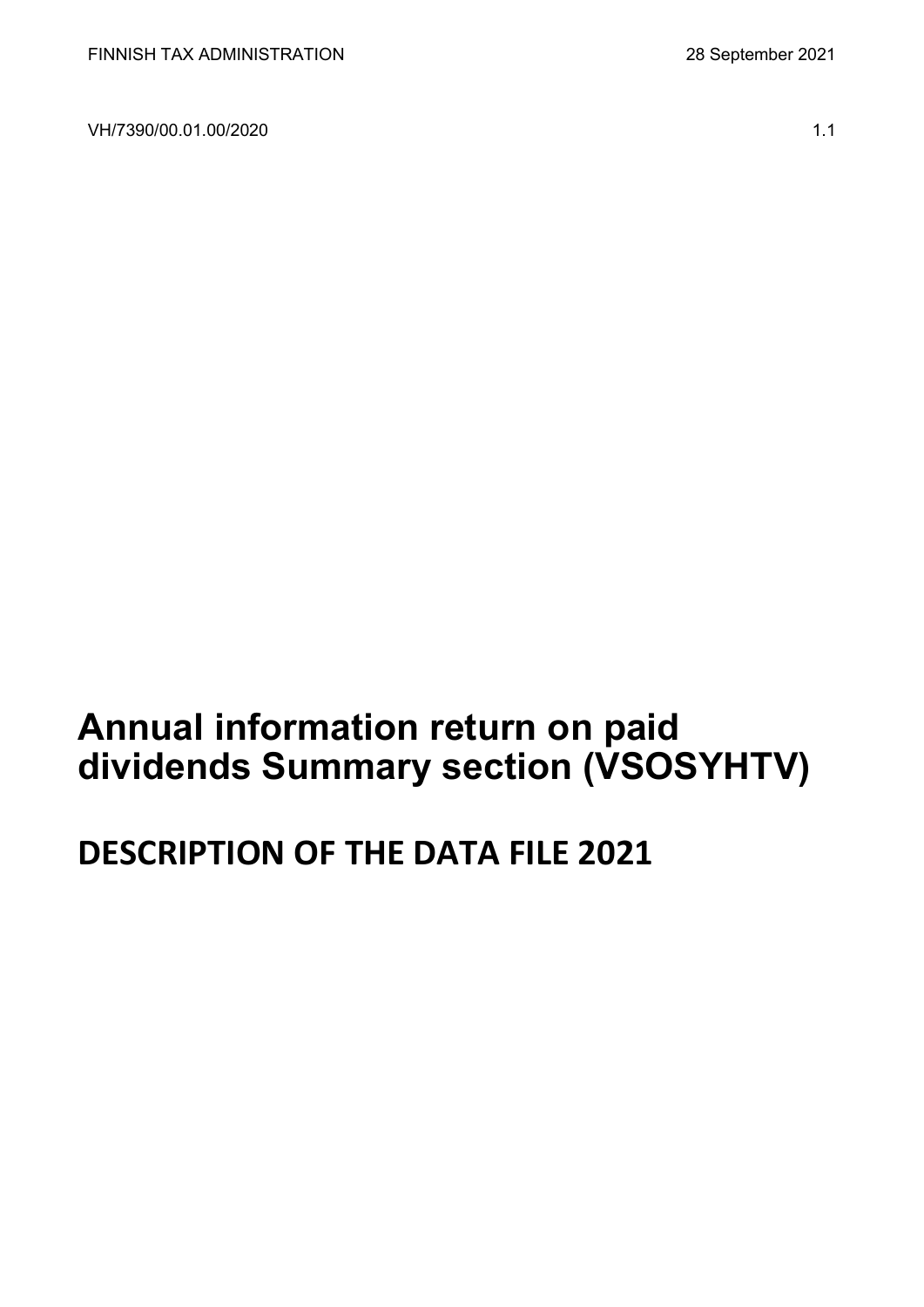# **Table of contents**

| 1.          | <b>INTRODUCTION</b>                                               | $\overline{2}$ |
|-------------|-------------------------------------------------------------------|----------------|
| $2^{\circ}$ | <b>DESCRIPTION OF THE INFORMATION FLOW AND SUBMITTAL OF FILES</b> | $\overline{2}$ |
| $3^{\circ}$ | <b>MAKING CORRECTIONS</b>                                         | 3              |
| 4           | <b>PERIOD OF VALIDITY</b>                                         | 3              |
| 5.          | <b>COMBINED INFORMATION FLOWS</b>                                 | 3              |
| 6           | <b>CHANGES ON THE PREVIOUS YEAR</b>                               | 3              |
|             | 7 LIST OF THE DATA CONTENT                                        | 4              |
|             | 8 AUTOMATED CHECK PROCESSES                                       | 6              |
| 9           | <b>MESSAGES</b>                                                   | 7              |
|             | 10 EXAMPLE                                                        | 7              |

# **Version history**

| <b>Date</b> | <b>Version</b> | <b>Description</b>                                                |
|-------------|----------------|-------------------------------------------------------------------|
| 28.9.2021   | 1.1            | The checks were edited, including guide texts. Added check #1791. |
| 15.3.2022   |                | Message number has changed #1094 -> #1721                         |
| 26.1.2021   | 1.0            | First release concerning the 2021 taxable year.                   |

# <span id="page-1-0"></span>**1 INTRODUCTION**

This guidance explains the structure of the required inbound file and the check procedures that follow. For more information, see [General description for](https://www.vero.fi/globalassets/tietoa-verohallinnosta/ohjelmistokehittajille/s%C3%A4hk%C3%B6isen-ilmoittamisen-yleiskuvaus2.pdf)  [electronic filing of information returns \(pdf\)](https://www.vero.fi/globalassets/tietoa-verohallinnosta/ohjelmistokehittajille/s%C3%A4hk%C3%B6isen-ilmoittamisen-yleiskuvaus2.pdf) (*tax.fi > About us > IT developers > Data format specifications > General description for electronic filing of information returns*).

# <span id="page-1-1"></span>**2 DESCRIPTION OF THE INFORMATION FLOW AND SUBMITTAL OF FILES**

**Starting 2014**, the filing of the return concerns the beneficiary's dividends for the tax year that are ready for payment to him or her even in cases where actual payment is not yet made.

To read more about annual information returns, go to [Forms](https://www.vero.fi/tietoa-verohallinnosta/yhteystiedot-ja-asiointi/lomakkeet/?page=1&tag=56679) (*tax.fi > About us > Contact us > Forms > Annual information).*

To check the method of identification required by this information flow, the required role and the place in the flow where authorisations are checked, go to [Methods of sign-in, roles and rights to represent organisations](https://www.ilmoitin.fi/webtamo/sivut/IlmoituslajiRoolit?kieli=en&tv=VSOSYHTV) *[\(Ilmoitin.fi >](https://www.ilmoitin.fi/webtamo/sivut/IlmoituslajiRoolit?tv=VSY02C)  [Instructions and templates > Methods of sign-in, roles\)](https://www.ilmoitin.fi/webtamo/sivut/IlmoituslajiRoolit?tv=VSY02C).*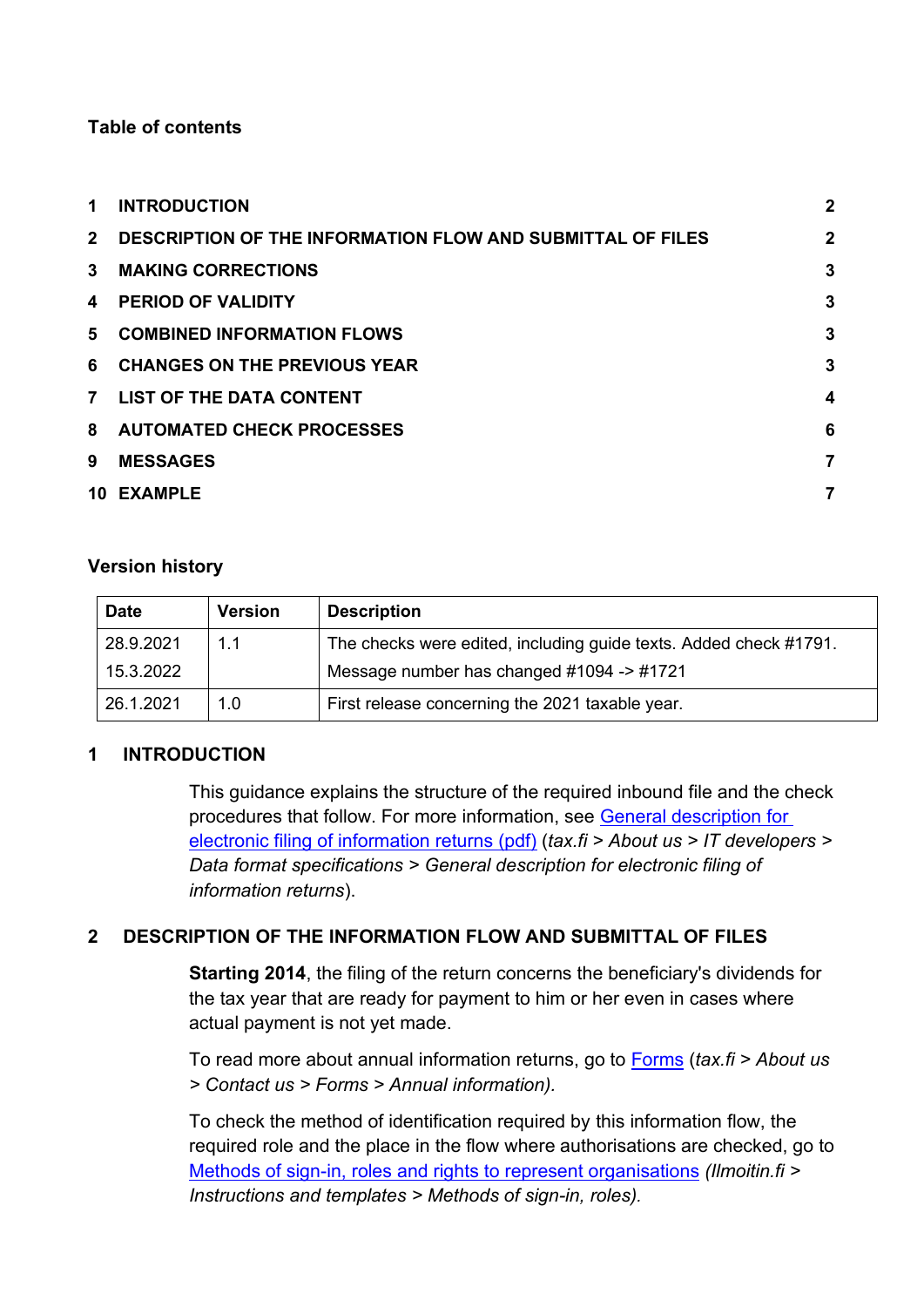#### <span id="page-2-0"></span>**3 MAKING CORRECTIONS**

For year-specific instructions for making corrections, go to [Annual information](https://www.vero.fi/en/About-us/it_developer/data-format-specifications/annual_information_returns__instruction/)  [returns](https://www.vero.fi/en/About-us/it_developer/data-format-specifications/annual_information_returns__instruction/) (*tax.fi > About us > IT developers > Data format specifications > Making corrections to electronically filed submittals of information returns*).

#### <span id="page-2-1"></span>**4 PERIOD OF VALIDITY**

The file formatting and checks according to this specification come into force on 28 September 2021 and continue to be in force until a new version of the specification is released.

For information about deadlines for filing, see the year-specific schedule on  $I\overline{I}$ [developers](https://www.vero.fi/tietoa-verohallinnosta/kehittaja/) (*vero.fi > Verohallinto > Ohjelmistokehittäjät > Aikataulu vvvv*). The schedule is available in Finnish and Swedish.

#### <span id="page-2-2"></span>**5 COMBINED INFORMATION FLOWS**

You may send us the following flows in the same computer file as you are sending your VSOSVYHT flow:

- − VSOSERIT
- − VSROSERI

# <span id="page-2-3"></span>**6 CHANGES ON THE PREVIOUS YEAR**

| <b>Version</b> | Data Name | Data element | <b>Description</b>                                                             |
|----------------|-----------|--------------|--------------------------------------------------------------------------------|
| 1.1            |           |              | Check process no #1791 added.<br>Some changes were made to<br>#1716 and #1717. |
|                |           |              | Edited the #1715 and #1718<br>checks with improved text.                       |
| 1.0            |           |              | This is a new specification,<br>released for 2021 for the first time.          |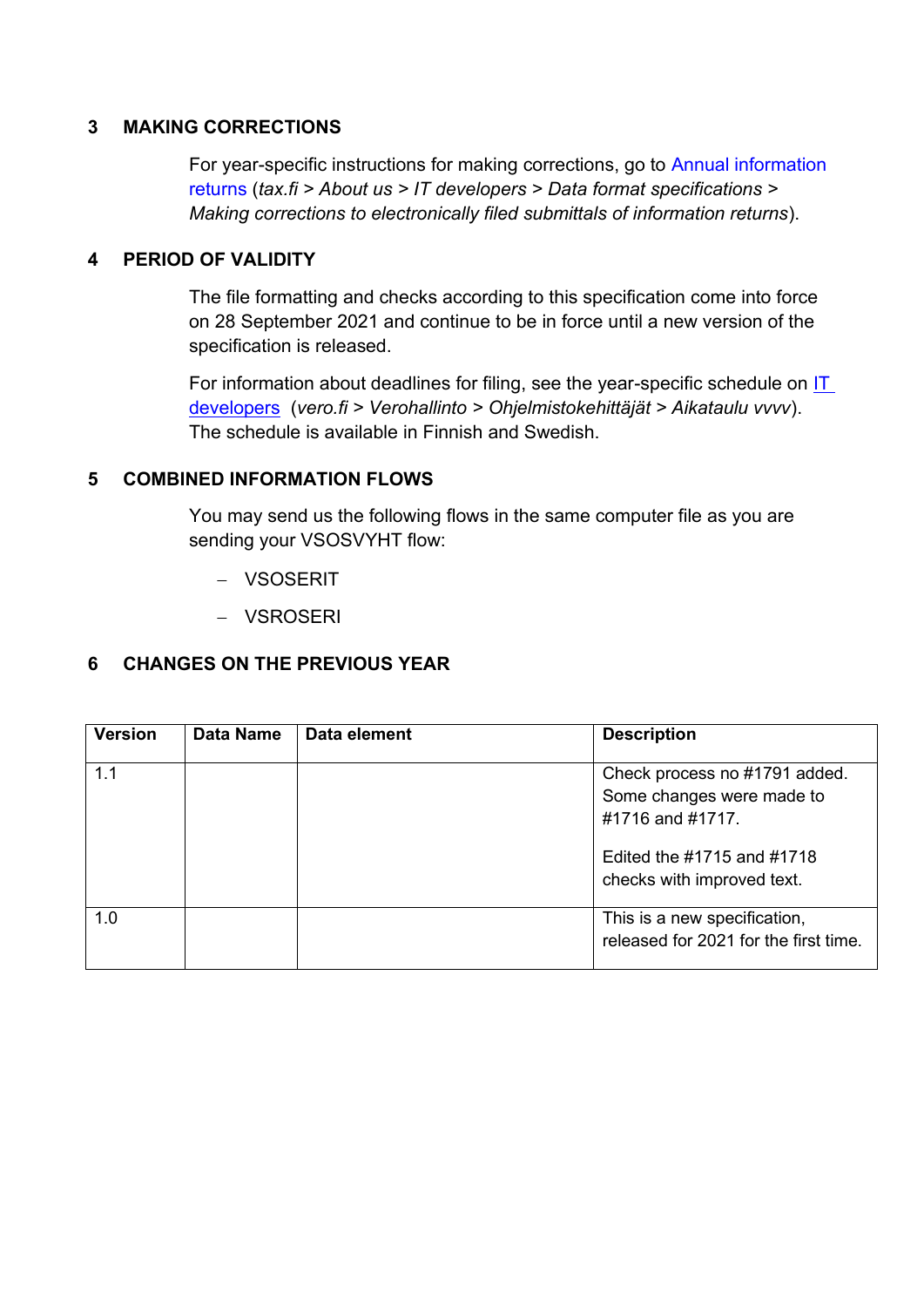# <span id="page-3-0"></span>**7 LIST OF THE DATA CONTENT**

| Position Code P/V T |     |              |             | LT       | <b>Description</b>                                                                                                                                                                                       | <b>Format</b>     | Permissible<br>values |
|---------------------|-----|--------------|-------------|----------|----------------------------------------------------------------------------------------------------------------------------------------------------------------------------------------------------------|-------------------|-----------------------|
| $1 - 8$             | 000 | P            | т           |          | File identifier                                                                                                                                                                                          | AN <sub>8</sub>   | <b>VSOSYHTV</b>       |
| 10                  | 082 | $\vee$       |             |          | Deletion                                                                                                                                                                                                 | A <sub>1</sub>    | D                     |
| $12 - 15$           | 058 | P            | T           | $\star$  | Year of payment<br>The calendar year when the dividends are<br>available for cash payment to the beneficiary.<br>For more information, see section 2 and the<br>guidance for completing the return form. | <b>VVVV</b>       | 2021                  |
| $17 - 25$           | 010 | $\mathsf{P}$ | T           |          | Business ID of the distributing company                                                                                                                                                                  | <b>YTUNNUS2</b>   |                       |
| 27-30               | 107 | P            | $\mathsf T$ | $^\star$ | The tax year for which the dividends were<br>distributed                                                                                                                                                 | <b>VVVV</b>       |                       |
| 32-39               | 111 | $\mathsf{P}$ | $\mathsf T$ | $\star$  | The date of the decision to distribute dividends PPKKVVVV                                                                                                                                                |                   |                       |
| 41-48               | 112 | P            | T           | $\star$  | Date of commencement of the payment                                                                                                                                                                      | <b>PPKKVVVV</b>   |                       |
| 50-51               | 110 | P            |             |          | Type of incorporation on the date of decision<br>to distribute dividends<br>$J = A$ stock-exchange listed company<br>(§ 33a.2, Income Tax Act.) or<br>$M =$ Another type of company.                     | AN <sub>1</sub>   | J, M,                 |
| 53-58               | 105 | P            |             |          | Total number of itemizations                                                                                                                                                                             | $+N6$             |                       |
| 60-67               | 448 | $\mathsf{P}$ |             | H        | Accounting period for which dividends were<br>paid: start date                                                                                                                                           | <b>PPKKVVVV</b>   |                       |
| 69-76               | 449 | P            |             |          | Accounting period for which dividends were<br>paid: end date                                                                                                                                             | <b>PPKKVVVV</b>   |                       |
| 78-91               | 120 | $\mathsf{P}$ |             |          | The total amount of dividends agreed to be<br>distributed                                                                                                                                                | R <sub>11,2</sub> |                       |
| 93-106              | 122 | V            |             |          | The total amount of payable dividends that the $ R11,2$<br>shareholders have not cashed by the end of<br>the calendar year                                                                               |                   |                       |
| 108-121             | 123 | V            |             |          | The total amount of dividends reported in<br>earlier calendar years for the same tax year                                                                                                                | R <sub>11,2</sub> |                       |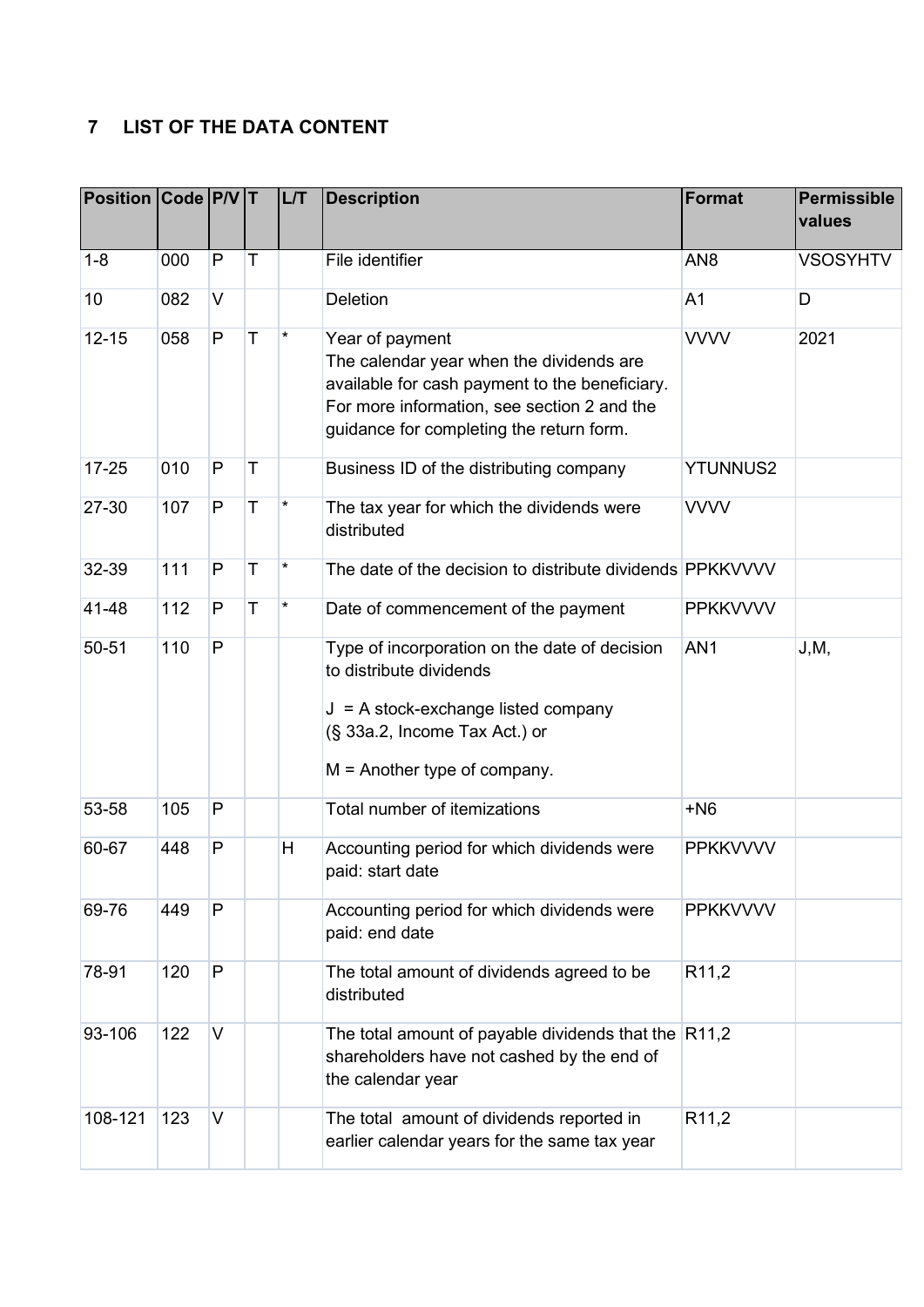| <b>Position Code P/V T</b> |     |        |   | L/T      | <b>Description</b>                                                                                                                      | <b>Format</b>               | Permissible<br>values |
|----------------------------|-----|--------|---|----------|-----------------------------------------------------------------------------------------------------------------------------------------|-----------------------------|-----------------------|
| 123-136                    | 126 | $\vee$ |   |          | Dividends distributed on shares deposited in<br>Finnish residents' Individual Retirement<br>Accounts under long-term savings contracts. | R <sub>11,2</sub>           |                       |
| 138-151                    | 127 | $\vee$ |   |          | Dividends distributed on shares deposited in<br>equity savings accounts, held by Finnish<br>residents.                                  | R <sub>11,2</sub>           |                       |
| 153-166                    | 450 | P      |   |          | Gross dividend payments in total                                                                                                        | R <sub>11,2</sub>           |                       |
| 168-181                    | 451 | V      |   | $^\star$ | Total dividends paid to resident taxpayers                                                                                              | R <sub>11,2</sub>           |                       |
| 183-196                    | 121 | V      |   | $\star$  | Total amount of tax withheld on the dividends                                                                                           | R <sub>11,2</sub>           |                       |
| 198-211                    | 124 | V      |   |          | Total dividends paid to non-resident taxpayers $ R11,2\rangle$                                                                          |                             |                       |
| 213-226                    | 125 | V      |   |          | Total amount of tax withheld at source on<br>dividends paid to non-resident taxpayers                                                   | R <sub>11,2</sub>           |                       |
|                            |     |        |   |          | Data elements 452, 453, 454, 455 and 456<br>are only submitted by companies within<br>the book-entry system                             |                             |                       |
| 228-235                    | 452 | V/P    |   | *        | Date of record of dividends                                                                                                             | <b>PPKKVVVV</b>             |                       |
| 237-250                    | 453 | V      |   |          | Total dividends paid on nominee-registered<br>shares held by Finnish resident taxpayers<br>(recipient is not known)                     | R <sub>11,2</sub>           |                       |
| 252-265                    | 454 | V      |   |          | Total withholding on dividends paid on<br>nominee-registered shares held by Finnish<br>resident taxpayers (recipient is not known)      | R <sub>11,2</sub>           |                       |
| 267-296                    | 455 | V/P    |   | $^\star$ | ID code of the securities depository where the AN30<br>share was issued                                                                 |                             |                       |
| 298-367                    | 456 | V/P    |   | $^\star$ | Name of the securities depository where the<br>share was issued                                                                         | <b>AN70</b>                 |                       |
| 369-398                    |     |        |   |          | Reserve space                                                                                                                           |                             |                       |
| 400-429                    | 041 | $\vee$ |   |          | Name of contact person                                                                                                                  | AN30                        |                       |
| 431-443                    | 042 | V      |   |          | Contact person's telephone                                                                                                              | <b>AN13</b>                 |                       |
| 445-479                    | 048 | P      |   |          | Software application that produced this file                                                                                            | <b>AN35</b>                 |                       |
| 481-492                    | 014 | P      | Τ |          | Identifier of the software that produced the file                                                                                       | Y-TUNNUS<br>AN <sub>2</sub> |                       |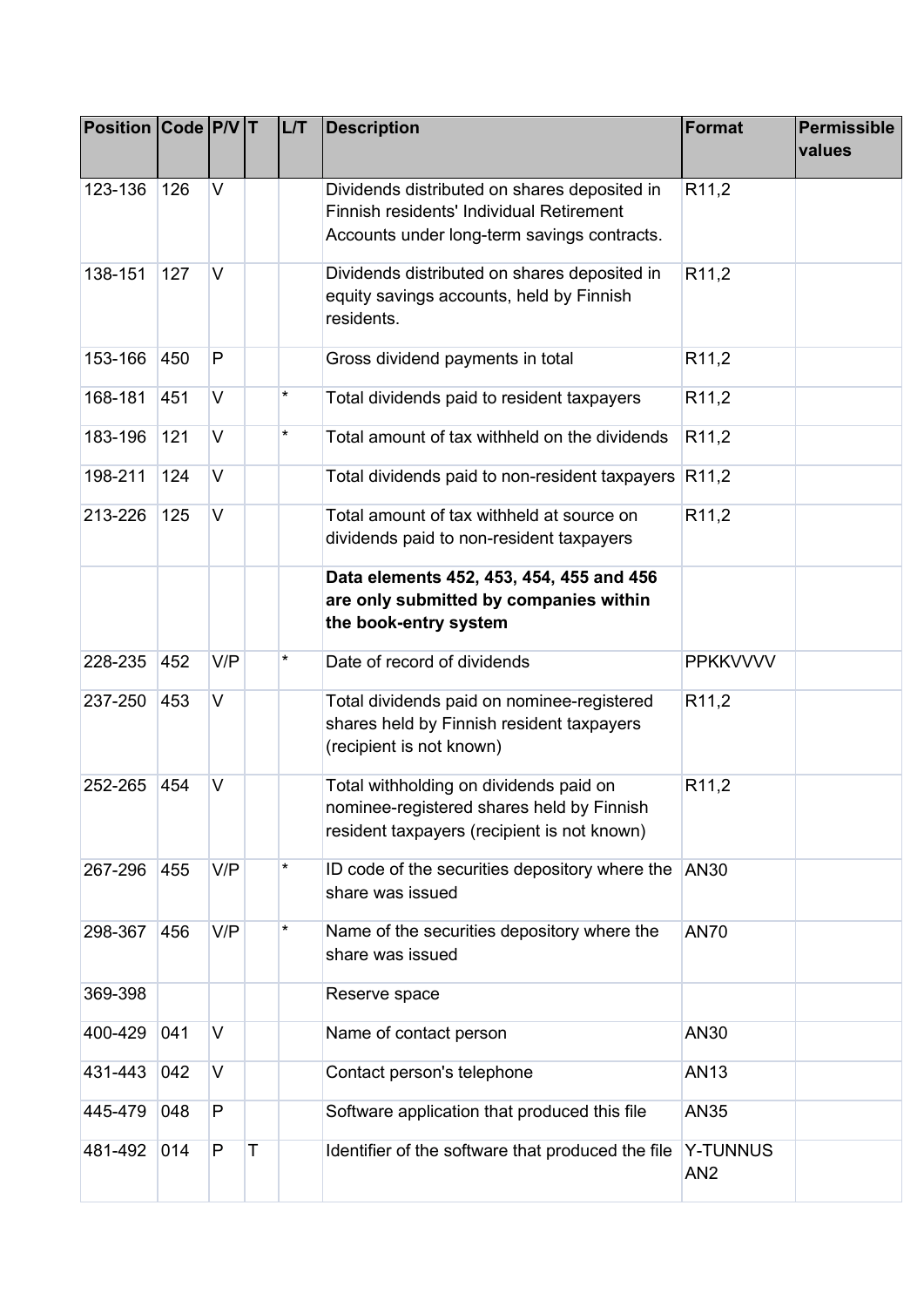| Position Code P/V T L/T |     |              |  | Description              | <b> Format</b>                   | Permissible<br><b>values</b> |
|-------------------------|-----|--------------|--|--------------------------|----------------------------------|------------------------------|
| 494-507                 | 198 | $\mathsf{P}$ |  | Soft-generated timestamp | <b>DDMMYYYY</b><br><b>HHMMSS</b> |                              |
|                         | 999 | P            |  | Final identifier         | N <sub>8</sub>                   |                              |

# <span id="page-5-0"></span>**8 AUTOMATED CHECK PROCESSES**

| New /          | Code       | <b>Description of Check</b>                                                                                                                              |
|----------------|------------|----------------------------------------------------------------------------------------------------------------------------------------------------------|
| <b>Changed</b> |            |                                                                                                                                                          |
|                | 107        | #1068; Invalid input: The tax year for which dividends are paid (107) must be                                                                            |
|                | 058        | Year of payment (058) or an earlier year.                                                                                                                |
|                | 058        | #1725; The date from which dividends have been drawable (112) cannot be                                                                                  |
|                | 112        | after the Year of payment (058).                                                                                                                         |
|                | 111        | #1069; Invalid input: The date when the corporate decision was made to                                                                                   |
|                | 112        | distribute dividends (111) must be the same as the Date of commencement of                                                                               |
|                |            | the payment (112) or an earlier date.                                                                                                                    |
|                | 450<br>451 | $450 = 451 + 124$                                                                                                                                        |
|                | 124        | #1715; Total dividends to resident taxpayers (451) + Total dividends to non-                                                                             |
|                |            | resident taxpayers (124) must be equal to Gross dividend payments (450). If                                                                              |
|                |            | data elements 451 or 124 are blank, containing no data, the system converts                                                                              |
|                |            | the blanks into zeroes for the check process.                                                                                                            |
| <b>New</b>     | 451        | #1791; You must populate one of the following: either Total dividends paid to                                                                            |
|                | 124        | resident taxpayers (451) or Total dividends to non-resident taxpayers (124).                                                                             |
| Changed        | 451        | #1716; If you populated Total amount of tax withheld on the dividends (121),                                                                             |
|                | 121        | you must also populate the Total dividends paid to resident taxpayers (451)                                                                              |
|                |            | data element (assuming that the amount withheld is greater than zero). Total                                                                             |
|                |            | dividends to resident taxpayers (451) must be greater than or equal to Total<br>amount of tax withheld on the dividends(121).                            |
|                |            |                                                                                                                                                          |
| Changed        | 124        | #1717; If you populated the Total amount of tax withheld at source on                                                                                    |
|                | 125        | dividends paid to non-resident taxpayers (125) data element (and it is greater                                                                           |
|                |            | than zero), you must also populate Total dividends paid to non-resident<br>taxpayers (124). The value of Total dividends to non-resident taxpayers (124) |
|                |            | must be greater than or equal to Total amount of tax withheld at source on                                                                               |
|                |            | dividends paid to non-resident taxpayers (125).                                                                                                          |
|                | 450        |                                                                                                                                                          |
|                | 120        | $450 = 120-(122+123+126+127)$                                                                                                                            |
|                | 122        | #1718; Gross dividend payments in total (450) must be equal to Total                                                                                     |
|                | 123        | dividends specified in the decision on dividend distribution (120) - (Total                                                                              |
|                | 126        | undrawn dividends at the end of calendar year (122) + Total dividends reported                                                                           |
|                |            | for the said tax year in previous calendar years $(123)$ + Total dividends paid on                                                                       |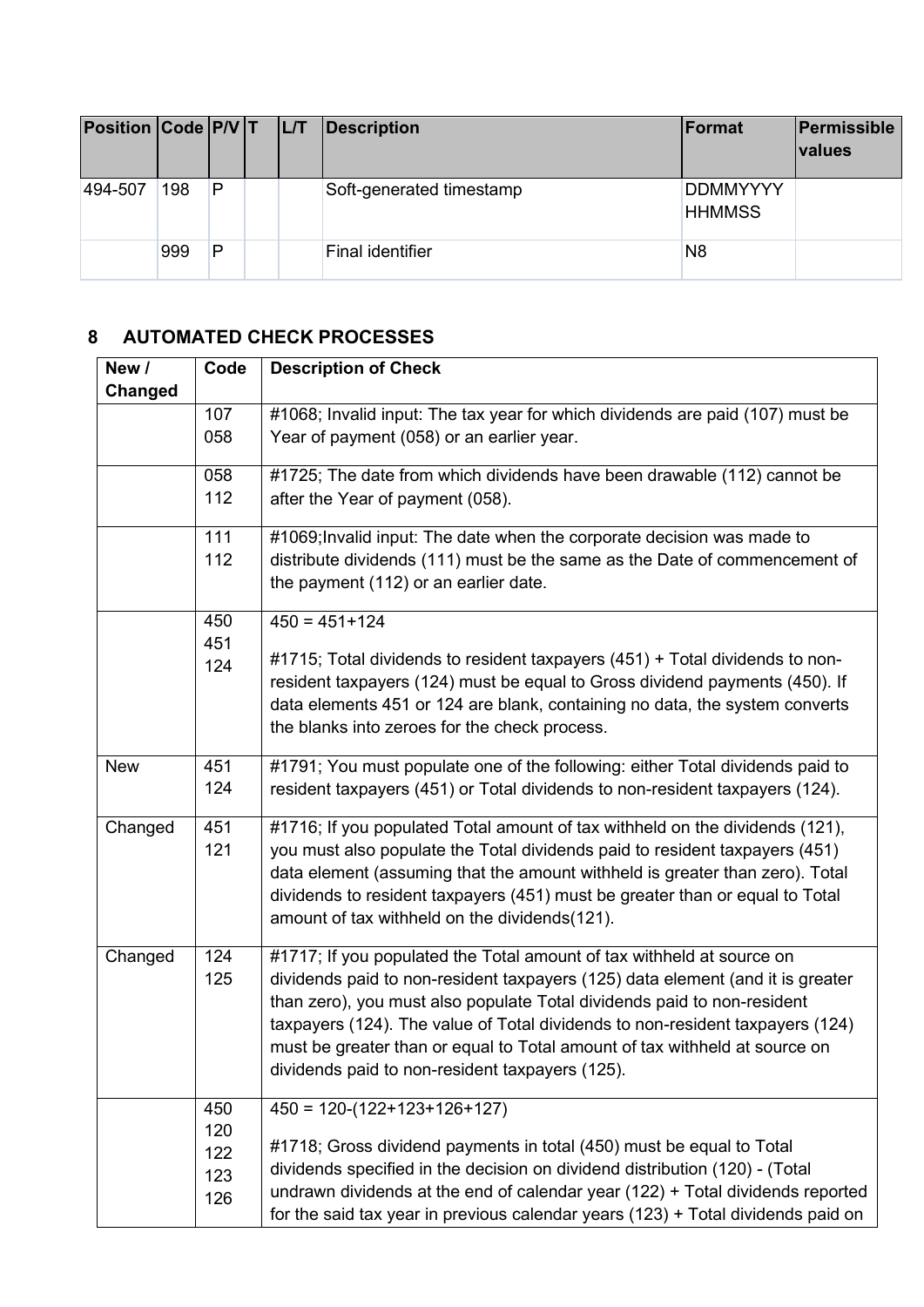| New /   | Code                     | <b>Description of Check</b>                                                                                                                                                                                                                                                                                       |
|---------|--------------------------|-------------------------------------------------------------------------------------------------------------------------------------------------------------------------------------------------------------------------------------------------------------------------------------------------------------------|
| Changed |                          |                                                                                                                                                                                                                                                                                                                   |
|         | 127                      | shares held by resident taxpayers on long-term savings accounts (126) + Total<br>dividends paid on shares held by resident taxpayers on equity savings<br>accounts (127)). If data elements 122, 123, 126 and/or 127 are blank,<br>the system converts the blanks into zeroes for the check process.              |
| Changed | 110<br>452<br>455<br>456 | #1719; Date of record of dividends (452), ID of the securities depository where<br>the share was issued (455) and Name of the securities depository where the<br>share was issued (456) are mandatory data elements when the Type of<br>company on the date of distribution (110) is Publicly listed company (J). |

# <span id="page-6-0"></span>**9 MESSAGES**

| New /   | Code       | Description of the message                                                                                                                                                            |
|---------|------------|---------------------------------------------------------------------------------------------------------------------------------------------------------------------------------------|
| Changed |            |                                                                                                                                                                                       |
| Changed | 107<br>449 | What is meant by 'tax year' is the accounting period for which dividends are<br>being distributed. The tax year must be the same as the end year of the<br>accounting period.         |
|         |            | #1721; The final year of the accounting period PPKKVVVV (449) must be the<br>same as the Tax year for which dividends are paid (107).                                                 |
|         | 127        | If a value is populated in 'Dividends distributed on shares deposited in equity<br>savings accounts, held by Finnish residents', the following message appears                        |
|         |            | #1617; Stock-exchange listed companies are the only parties that can populate<br>'Dividends distributed on shares deposited in equity savings accounts, held by<br>Finnish residents' |

# <span id="page-6-1"></span>**10 EXAMPLE**

A VSOSYHTV filing created by the Accounting Pro (048) software application, presenting summary information regarding a shareholder who receives dividends.

000:VSOSYHTV 058:2021 010:6612663-4 107:2020 111:28022021 112:01042021 110:J 105:30 448:01012020 449:31122020 120:300000,00